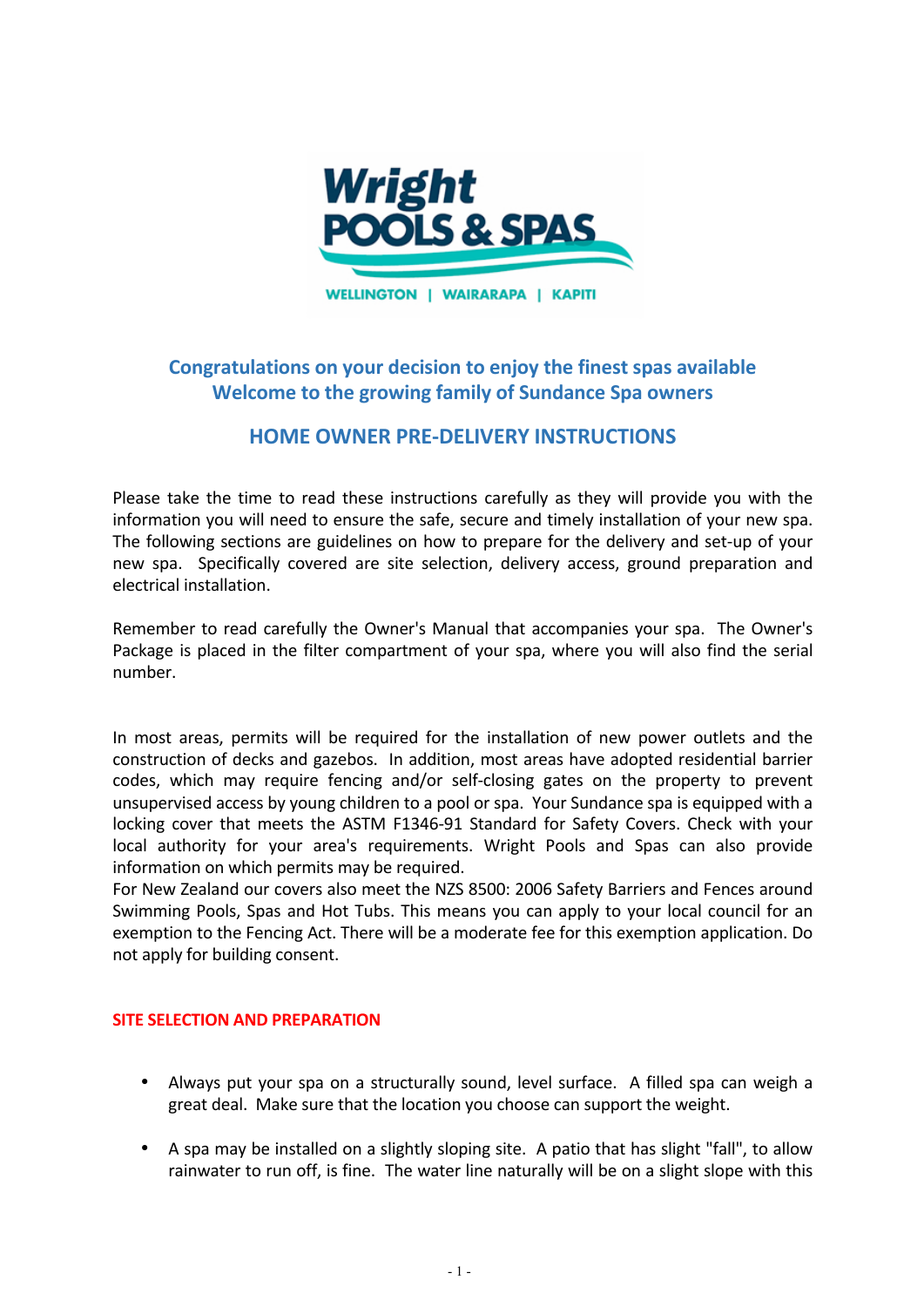installation. It is however, very important to have a **level site** with no humps, no hollows and no twist. A spa filled with water and bathers weighs one to three tonnes. If a spa is installed on a site that is not flat, the spa will slowly distort. This may cause damage to the spa.

- The equipment compartment houses all of the electrical components. Position it in a place from which water will drain easily. Allowing water into the equipment compartment can cause damage to the electronics or may result in tripping the circuit breaker on your home's electrical panel.
- You'll also have to leave access to the equipment compartment door for periodic maintenance. This is always located on the same side as the control panel.
- The power supply cord exits the spa from either the left or right hand side of the equipment compartment door.
- On most models the cover folds in half away from the control panel. The exception is the Tacoma which folds from side to side due to the shape of the spa. The Denali cover can be positioned to open in any orientation as the spa is circular.
- Optional cover lifting devices (CoverMate I, II or III) allow fingertip control of the opening and closing of the cover. The cover lifters are generally secured to the spa cabinet, opposite side to the control panel. There is no cover lifter available for the Tacoma
	- $\circ$  As the cover lifter folds the cover down alongside the cabinet, allow 600mm clearance from obstacles.

## **OUTDOOR AND PATIO INSTALLATION**

No matter where you put your new spa, it's important that it has a solid foundation to support it. In fact structural damage to the spa resulting from incorrect installation or placement on an inadequate foundation is not covered under the spa's limited warranty.

## **GROUND PREPARATION NOTES:**

As a homeowner, it is your responsibility to provide a suitable, level foundation for your spa. Please keep in mind that delivery crews are not equipped to level and prepare spa sites.

If you are interested in having a concrete slab, brick surface or wood deck installed, Wright Pools and Spas may be able to suggest a qualified, licensed contractor. We recommend a 100mm thick reinforced concrete pad.

Do not put your spa on a soft surface such as sand, loose soil or grass. Any surface that can settle unevenly will put pressure and tension on the spa. This could eventually lead to distortion that would not be covered by warranty.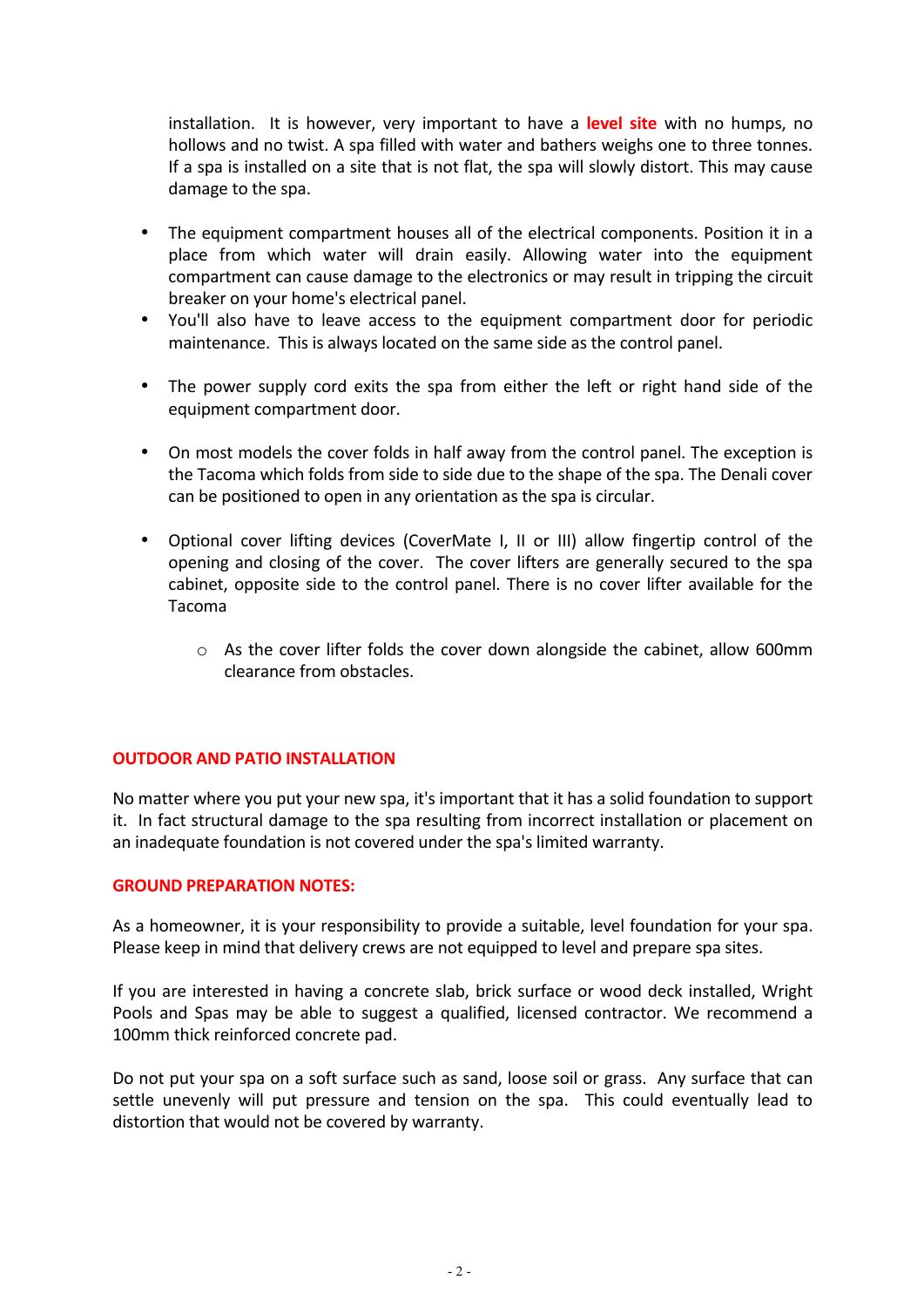## **DECK INSTALLATION**

To be certain that your deck can support your spa, you must know the deck's maximum load capacity. Consult a qualified building contractor or structural engineer before you place the spa on an elevated deck or indoors. To find the weight of your spa, its contents and occupants, refer to the Sundance brochure. This weight per square metre must not exceed the structure's rated capacity or serious structural damage could result.

## **INDOOR INSTALLATION**

Be aware of some special requirements if you place your spa indoors. If water spills onto the floor around the spa it can cause poor footing. Flooring materials should give your feet good grip when wet and good drainage is essential. Water may also get into the woodwork and produce dry rot, mildew or other problems. The area's humidity will naturally be higher with the spa installed so check for airborne moisture's effects on exposed wood, paper etc. in the room. To minimise these effects and to make the room more comfortable it is best to provide plenty of ventilation to the spa area. An architect can help to determine if more ventilation must be installed. Additionally, when building a new room for the spa, install a floor drain to allow easy clean up of water and disposal of water when draining the spa.

## **DELIVERY ACCESS**

First, locate the dimensions of your spa in the Sundance brochure. Allow extra height for the height of the delivery cart or slider. We use a variety of trolleys depending on the situation. If in doubt we are happy to call around prior to delivery to access the access.

**NOTE:** It may be necessary to allow for additional overhead clearance if the spa is to go up or down stairs. If there are steps to be negotiated please advise us as we strongly suggest one of our delivery crew carries out a pre delivery site inspection.

Now use the information in the drawings below to determine the feasibility of access. Keep in mind that the spa must remain on the delivery cart at all times. It may be necessary for you to remove a gate or partially dismantle a fence in order to provide an unobstructed passageway.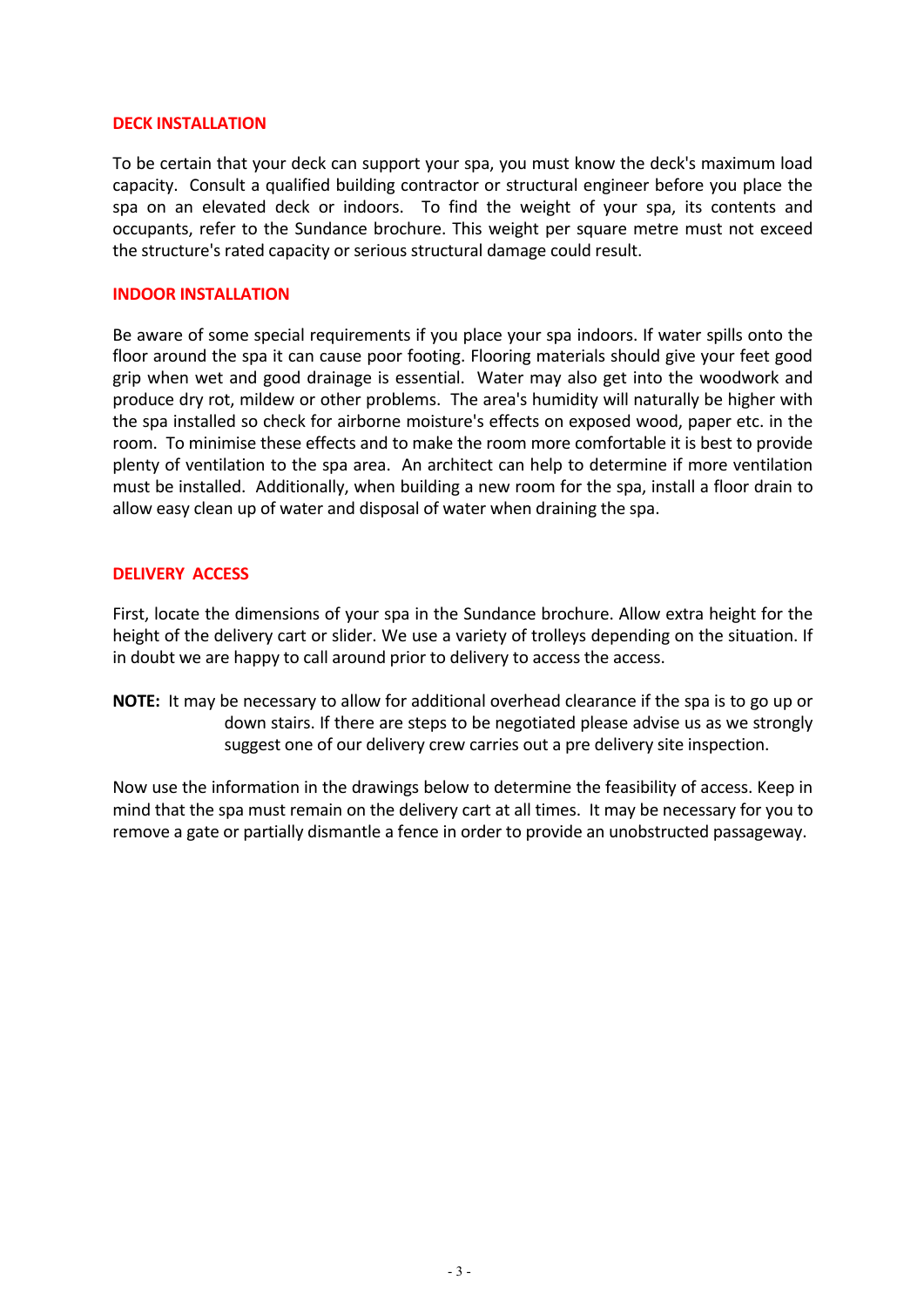

If the spa has to be taken off the cart to go over a wall (because the entry area is too narrow, the eaves are too low, the corner is too tight or the stairway is too steep), a crane may be required. 

The use of a crane or hi-ab is a common delivery procedure that is necessary about 20% of the time. The crane has a truck-mounted boom that can fit right into your driveway. A licensed and insured operator runs it. For a fee, the crane operator will lift your spa over walls, buildings or any other obstruction and place it as close to the installation site as possible. The delivery personnel will assist with the crane delivery and placement of the spa in its final position. Crane delivery typically takes an average of 30 minutes to complete.

**NOTE 1:** If your spa delivery requires the use of a crane, you will be required to pay the cost of the crane or hi-ab

**NOTE 2:** Wright Pools and Spas will be responsible for the delivery of your Sundance spa to your property and will unload at a point considered by the delivery driver to be convenient and safe. However, it is your responsibility to provide access to the spa site and the cost of a crane or extra labour if required.